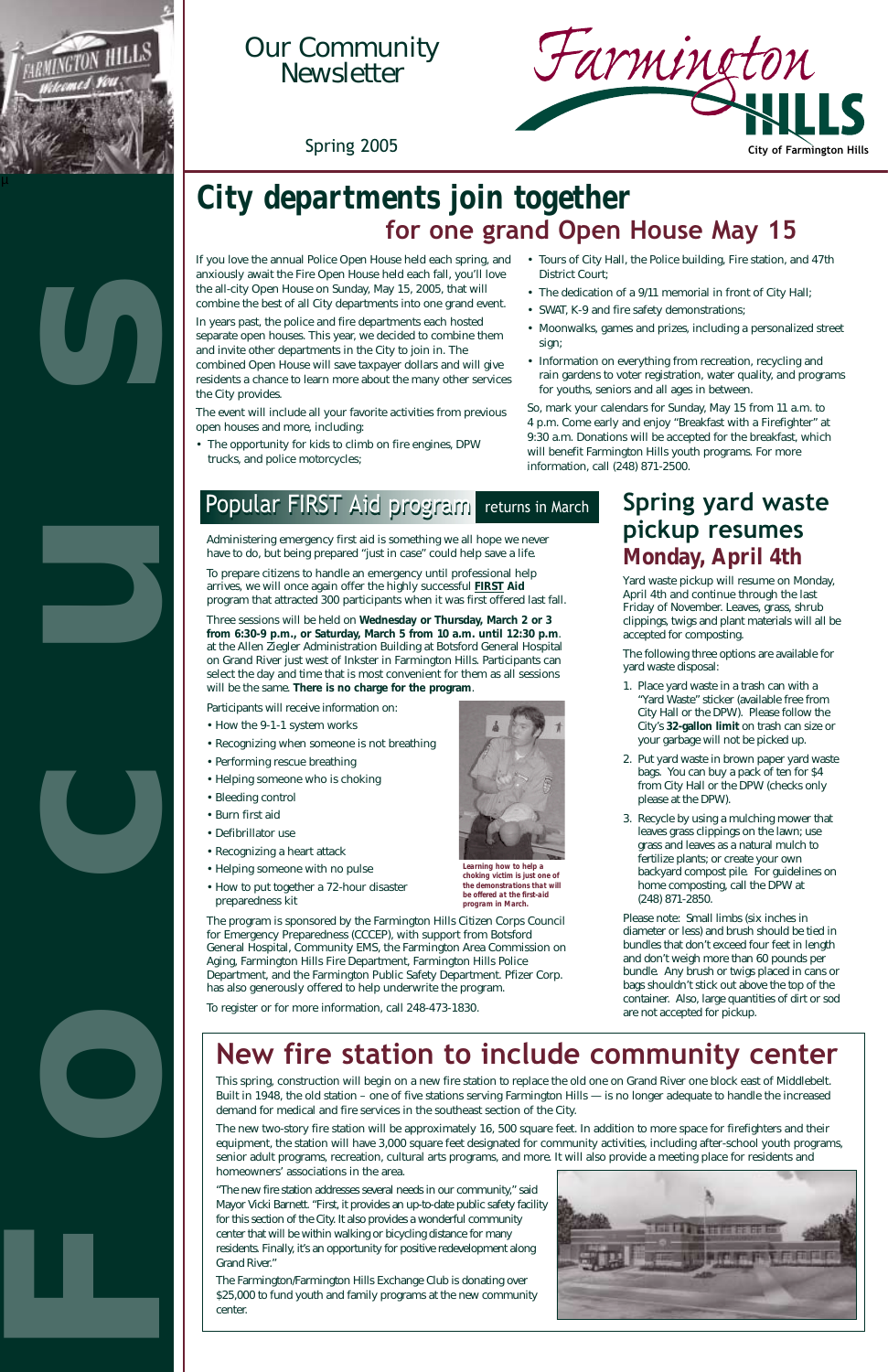#### **Opportunities abound!**

During the spring and summer, the City of Farmington Hills hires employees in a wide variety of positions from part-time (20 hours) to temporary full-time (40 hours) in landscaping, road work, park maintenance and recreation programs. Hourly rates of pay range from \$6 to \$9+ and are based on qualifications and job responsibilities. Seasonal jobs often provide excellent training for future career opportunities. Open positions are advertised on the City website **www.ci.farmington-hills.mi.us** and in the local classifieds or you can contact the Human Resources Department at (248) 871-2490 for an application and information about available openings.

#### **Get ready to tee-off**

This spring, golfers will be able to enjoy a full 18 championship holes at the new Farmington Hills Golf Club on 11 Mile Court, two blocks west of 11 Mile and Halsted. The renovation of the old San Marino Golf Club will be complete and the new club will feature a first-rate driving range, pro shop, and club repair. The Golf Club also includes an excellent restaurant that not only serves lunch and dinner, but also is available for a banquet, party, or wedding reception. For information, call (248) 476-5910.

#### **Summer day camps**

It's not too early to register for summer camp! The City of Farmington Hills has a summer of fun planned for children ages 3 to 12. Weekly camps are planned at the Costick Activities Center, Founders Sports Park and Heritage Park. Activities include crafts, games, nature study, sports and field trips. Camps will begin the week of June 13 and run through August 15. Extended care is also available before and after the camp program. You can find more information about summer camps in our program brochure; you can also visit the City's website or contact the Recreation office at (248) 473-1800.

#### **Costick Center birthday party packages**

Looking for something fun and different for your child's birthday party? The Costick Activities Center offers plenty of options including a pool party. Packages include cake, ice cream, and goodie bags, and all activities are led by trained staff members. For details, call (248) 473-1814 or stop by the Costick Activities Center on 11 Mile between Middlebelt and Inkster.

# **Focus** *Senior activities* **welcome spring**

#### **River Day is June 4**

Mark your calendar and join the festivities for the annual River Day at Heritage Park. A river cleanup, invasive plant removal, and lots of fun are planned. More details will be available as the date gets closer. Watch your local newspaper or visit our website.

#### **No garbage pickup on Memorial Day**

Garbage collection will *not* be scheduled for the Memorial Day holiday on Monday, May 30. Since Memorial Day falls on a Monday, all garbage and recycling pickups will be delayed by one day during that week. Monday's route will be picked up on Tuesday; Tuesday's route will be picked up on Wednesday; and so on with Friday's collection made on Saturday. To make sure that your garbage is picked up throughout the year, please put it at the curbside by 7 a.m. For future reference, there are six holidays when garbage and recycling collection is *not* scheduled: New Year's

Day, Memorial Day, Fourth of July, Labor Day, Thanksgiving Day, and Christmas Day. No other holidays affect the pickup schedule.

#### **Trash can size limits**

The City of Farmington Hills limits trash can size to **32 gallons**. If you put an oversized container out at the curbside it will not be emptied. If you've already bought a container that's larger than 32 gallons, try to return it to the place of purchase for a refund. But if it's used and can't be returned, it'll make a great storage container for sports equipment or gardening supplies!

#### **Earth Day celebration**

Join us on Saturday, April 16th, at Heritage Park for a celebration of our planet. The event will include a special Bat Zone presentation. For more information call the Nature Center at (248) 477-1135.

#### **Don't fertilize before May**

If you fertilized your lawn in the fall, you will have a green lawn in early spring and won't need to fertilize before May. If you didn't fertilize in the fall, remember: Don't spread fertilizer if the ground is frozen. If you have a lawn service, ask your provider to adhere to these guidelines – it helps keep our rivers and streams clean!

As winter's chill begins to seep out of our bones, springtime activities return to the Farmington Hills Center for Active Adults at the Costick Activities Center. **Adults 50 & better** are invited to stop by and join us for a trip, program or activity.

- IRS-trained members of the Farmington Hills Chapter of the American Association of Retired Persons (AARP) will assist with **tax return preparation** Tuesdays through April 12 from 9:30 a.m. to 2:30 p.m. There is no fee.
- Explore the **Nature Center** with City Naturalist Joe Derek and tour the **Visitor Center** in beautiful Heritage Park on March 9 at 11 a.m. Relax with a box lunch and chat with Brian Golden of the Farmington Historical Society. Cost is \$3 per person.
- Celebrate the Wearin' o the Green at our **St. Paddy's Day Party** on March 11 from 11 a.m. to 3:15 p.m. Dancing, games, entertainment, prizes and an Irish lunch. \$6 per person. Tickets are available through March 7.
- Find out what shades and tones work best for you and how to incorporate them into your wardrobe and cosmetic choices with a Merle Norman Consultant. **Choose Your Colors** is planned for March 22 at 10:30 a.m. Cost is \$3.
- Weed through all the gardening options at **Michigan Native Gardening** on April 5 at 10:30 a.m. A MSU botanist helps you choose the best plantings for local climate and soil conditions. Cost is \$3.
- Learn more about relevant legal issues such as consumer law, estate planning, real estate law and long-term care concerns on April 7 from 9 a.m. to 2 p.m. for **Law Day.**  A continental breakfast and lunch are included. No cost.
- The Farmington Area Commission on Aging, in cooperation with Botsford General Hospital and the Senior Division, host the annual health fair, **Project Healthy Living,** on April 8 from 9 a.m. to 2 p.m. A variety of no-cost and low-cost tests will be available.
- Join Farmington Hills Police Department Sgt. Sandy Rochford who will discuss identity fraud and scams at **Criminal Fraud: How Not to be a Victim** on April 12 at 10:30 a.m.
- Join AARP for a comprehensive refresher driving course, **55 Alive/Mature Driving,** on May 4 & 5. You must attend both classes and you may be able to get a reduction in your auto insurance. Cost is \$12 for the two-day session.
- Be prepared and learn **The Facts about Alzheimer's Disease: Legal and Financial Considerations** on May 19 from 5:30 – 8:30 p.m. presented by the Alzheimer's Association.
- Join the Farmington Area Beautification Committee, local 5th graders, and the Senior Division for the annual **Courtyard Planting** on May 26 at 11a.m.
- Registration is under way for the popular 50 and better men's, women's and mixed **golf leagues** scheduled at the new Farmington Hills Golf Club. The league is open to Farmington Hills and Farmington residents.
- Become part of the "Be Healthy, Get Fit" senior initiative by joining our **Walking Group,** which meets Tuesday and Thursday mornings at 10 a.m. rain or shine.

*To register for a program or to get more information, please call (248) 473-1830. The Senior Division is located in the Costick Activities Center, 28600 Eleven Mile Road, one-quarter mile east of Middlebelt Road. Enter through Gate 4.*

### Farmington Hills takes the L.E.A.D *in helping parents*

The Farmington Hills Police Department has implemented the Law Enforcement Against Drugs (L.E.A.D.) program which provides in-home tests that parents can use to test their children for drug or alcohol use.

Developed by Total Diagnostic Systems of Livonia, the kits are available free of charge at the Police Records section at 31655 W. Eleven Mile just west of Orchard Lake Road during normal business hours. Several test kits are available: a single-panel kit for individual substances such as alcohol, marijuana, ecstasy, or cocaine; a multi-panel kit is also available that will test for the presence of four substances simultaneously. Each kit includes instructions on how to administer and evaluate the test. Parents are also provided with a list of local resources that can help parents address substance abuse concerns. For more information about the L.E.A.D. program, call (248) 871-2720.

### COMMUNITY | NEWS & NOTES

### *Cities join with local nursery*  **to help replace ash trees**

The cities of Farmington Hills and Farmington have teamed up with Steinkopf Nursery, located at 20815 Farmington Road just north of Eight Mile, to offer deciduous trees to local residents at a reduced price.

"With the Emerald Ash Borer causing the demise of so many ash trees, the need to plant new trees in our community has never been greater," said City Manager Steve Brock. "I have planted a Cleveland Select Pear and a Sugar Maple and it has added to the diversity of the community landscape."

Residents who call Steinkopf Nursery and mention this article will be able to purchase new 8-10' tall (1-1/2 caliper) trees from among ten different varieties for \$178 each. The price includes sales tax, delivery, planting, and a one-year guarantee. The program was very popular last year, so don't delay. For questions about the program, call the City of Farmington Hills Planning Office at (248) 871-2540, or Steinkopf Nursery at (248) 474-2925.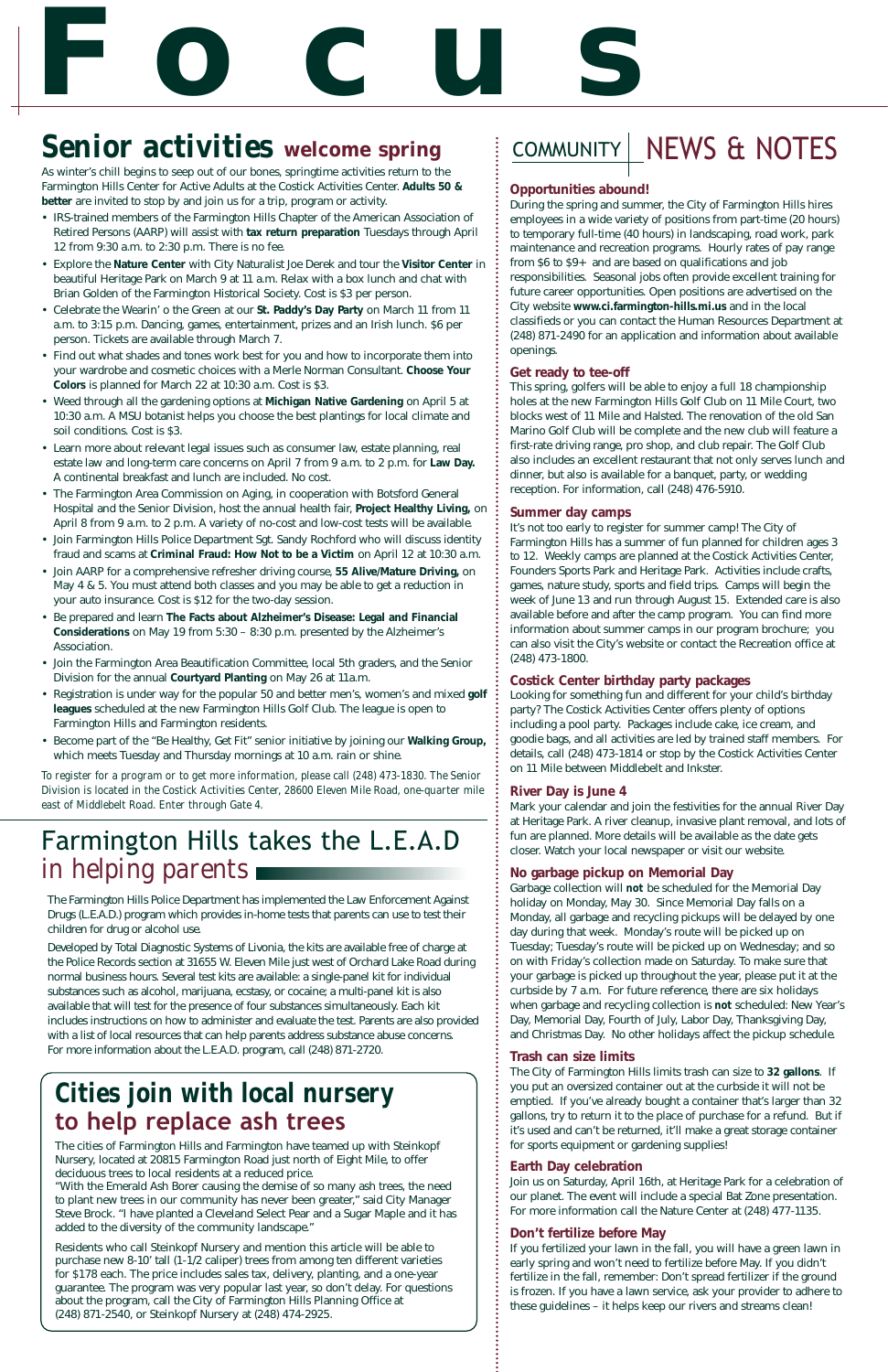### **Cultural arts events & activities** rev into high gear this spring

**Blackthorn performs two nights**  The rollicking Irish music of Blackthorn will fill the Farmington Players Barn on Thursday, March 3 and Friday, March 4, beginning at 7:30 p.m. Blackthorn has remained a perennial favorite in our area, with sold out concerts two years in a row! Get your tickets early and enjoy a wonderful evening in "Ireland." Tickets are \$15 adults, \$12 seniors/students, and are on sale at the Costick Center, or can be charged by



phone by calling (248) 473-1857. Our generous sponsor for this concert is Saturn of Farmington Hills.

#### **Trip to Oz interactive movie event March 10 at Phoenix Theatre**

Calling all wizards, witches, munchkins and little girls from Kansas! Dust off your ruby slippers and join us for a trip down the yellow brick road. Dressing up is optional, but don't miss this chance to become your favorite character (or piece of the scenery!) and play along at this special interactive showing of the movie classic, "The Wizard of Oz." Contests, activities and a special Q & A with one of the movie's original cast members will begin one-half hour before show time. Advance tickets are available at the Costick Center and at the Phoenix Theatre in Farmington Hills or charge by phone at (248) 473-1857. Two shows: 5:30 and 8:30 p.m. Tickets: \$8 children/seniors; \$10 adults (18-54). Tickets will also be available at the theater approximately one hour before show time.

#### **Art Jam with the Candy Band March 19 at Erhard BMW**

Little ones can jam to the rhythm of the Candy Band at a free concert for kids ages 3-8 and their families. Besides the kid-oriented rock concert by mom/musicians "The Candy Band," there will be hands-on art activities and light refreshments. The fun begins at 11 a.m. on Saturday, March 19 at Erhard BMW, 38700 Grand River Ave., Farmington Hills. Call (248) 473- 1857 for more information.

#### **Kids & Strings concert at Farmington Players Barn**

Back by popular demand, the Detroit Symphony Orchestra's Ambassador String Quintet will introduce children to the exciting world of live music on Saturday, April 23 at 11 a.m. This is a fun, interactive concert for children ages 3-7 and their families. Children "meet the instruments" and even get to try them out in the lobby, beginning at 10:30 a.m. Tickets are \$12 for all seats and are on sale now at the Costick Center. Children 2 and under are free when seated on



a parent's lap. Tickets may also be available at the door. Call (248) 473-1857 to charge by phone.

#### **Festival of the Arts returns April 27 – May 1**

Named the "2004 Event of the Year" by the *Farmington/Farmington Hills Gazette*, the Festival of the Arts brought new and exciting experiences to thousands of participants. This year's festival will be held April 27-May 1 at the Costick Activities Center, and will bring back the popular "Art After Dark," an evening wine and cheese event on Friday, April 29, the fabulous Starry Night Gala on Saturday, April 30, and Festival Day on Sunday, May 1. Gala tickets are currently on sale at the Costick Center; "Festival Day" offers free admission, so bring the entire family! The Festival of the Arts is presented by the Farmington Community Arts Council and the City of Farmington Hills.

#### **Farmington Community Chorus spring concert, May 13 and 14**

The 25th annual spring concert by the Farmington Community Chorus is entitled "The Best is Yet to Come" and will be held at Detroit Country Day School's Seligman Performing Arts Center in Beverly Hills on Friday and Saturday, May 13 and 14, beginning at 8 p.m. Directed by Steve SeGraves and accompanied by Susan Garr, the Chorus entertains audiences with ensemble and solo singing, dancing, and talented instrumentalists. Tickets will be available beginning in early April from Chorus members, at the Costick Center or through the FCC ticket line at (810) 632-4067.

#### **Art exhibits at City Gallery, Art in the Corridor at City Halls**

The **City Gallery**, located in the Costick Activities Center lobby (open 8:30 a.m.-4:30 p.m. weekdays and during special events) will feature Kristina Gregory-Hsu's surreal portraits of nature March 7-April 15 and the Michigan Weavers Guild April 22-June 2. **Art in the Corridor** in the Farmington Hills City Hall (Eleven Mile at Orchard Lake) and Farmington City Hall (Liberty at Grand River), will feature a photo story of Haiti by Bill & Valerie McNeece, February 14-March 31 and "A Different View: Seeing Diversity Through the Arts" by the Arts League of Michigan, April 4-May 20.

#### **Youth Theatre performs** "**Wonderful World of OZ" April 15-17 & 22-23**

Young actors in Grades 1-12 and several of their parents are featured in "The Wonderful World of OZ," a musical by Sky's the Limit Productions, presented by the City of Farmington Hills Youth Theatre. This wonderful production features music from the original movie classic as well as from the Broadway play, "The Wiz." Performances are Friday, April 15 at 7 p.m.; Saturday, April 16 at 4 p.m. and 7 p.m.; Sunday, April 17 at 1 p.m. and 4 p.m.; Friday, April 22 at 7 p.m.; and Saturday, April 23 at noon and 3 p.m. All performances are at the Costick Center. Tickets are \$8 and will be available beginning March 20 by calling (734) 634-4678.

#### **Classes and camps**

Dozens of fun cultural arts classes for kids and adults will be offered this spring. Kids can also sign up for summer art camps, including Youth Theatre camps. Watch your mailbox for registration information or call (248) 473-1857.



### *2005 Houshold HazMat Days* **schedule**

### **Do a fire safety check-up** *this spring*

Be sure to include fire safety in your spring chores this year. When you move your clocks ahead in April, be sure to change your smoke alarm batteries and then test your units by depressing the test button on the detector. If your home has smoke detectors that receive power from your home's electrical system, you should also change the batteries in these units. Make sure everyone is familiar with the smoke alarm signal and practice your home fire drills.

Another important chore is to inspect your clothes dryer. The leading cause of home clothes dryer fires is lack of maintenance. Remember only to operate the dryer with a lint filter and always clear the accumulated lint from the filter and other areas on the dryer. Take time to inspect the dryer vent hose. Plastic dryer vent hoses should not be used; a rigid metal duct is the preferred connection from your dryer to the exterior of your home. Keep combustible materials away from the dryer.

Finally, never leave candles or other open flame devices unattended or near anything combustible. One-third of all home candle fires occurred after candles were left unattended, abandoned, or inadequately controlled. One-quarter occurred when some form of combustible material was left or came too close to the candle. Six percent were started by people (usually children) playing with the candle. If you are using candles, make sure that they are not left unattended and never leave a candle lit when you are not home.

On Saturday, May 7, the City of Farmington Hills will hold its annual Household Hazardous Materials Drop-off Day from 9 a.m. until 2 p.m. at the Costick Center. Residents of Farmington, Farmington Hills, Novi, South Lyon, Lyon Township, Southfield, Walled Lake, and Wixom are all welcome to participate, but must have a driver's license as proof of residency.

Please enter through Gate 4 of the Costick Center and stay in your car while technicians unload the hazardous materials. All containers should be properly labeled and not hold more than five gallons or weigh more than 50 pounds. Containers should be placed in a box with a sturdy bottom and put on the floor or in the trunk.

If you can't make it on May 7th, Farmington Hills residents can attend any other regional HazMat event sponsored by RRRASOC the Resource, Recovery, and Recycling Authority of Southwest Oakland County:

> Saturday, April 9: 10 a.m. to 1 p.m. Wixom Department of Public Works 2057 Charms Road

Saturday, April 16: 9 a.m. to 2 p.m. RRRASOC Materials Recovery Facility 20000 West 8 Mile Road, Southfield

Saturday, June 4: 9 a.m. to 2 p.m. Township Park 58000 Grand River, Lyon Township

Saturday, September 17: 9 a.m. to 2 p.m. Novi City Hall 45175 West 10 Mile Road

Saturday, October 15: 9 a.m. to 2 p.m. RRRASOC Materials Recovery Facility 20000 West 8 Mile Road, Southfield

For more info about HazMat Day or for a list of accepted and unaccepted materials, please call the DPW at 248-871-2850 or visit our website at **www.ci.farmington-hills.mi.us**.

### *Keep recyclable items* out of the trash

Farmington Hills residents recycle at a higher-than-average rate for Michigan. However, sometimes residents do put recyclable items in the trash.

State law bans recyclable beverage containers, tires, and yard waste from Michigan landfills. Our waste hauling contractor can receive steep fines for violating this law. You can help them avoid fines and help the environment at the same time by making sure you recycle these items:

**Beverage containers**. Return all MI 10-cent deposit containers for a refund and place all plastic (#1 and #2) beverage containers in your recycling bin.

**Tires**. Many tire retailers will dispose of your old tires for free or for a small fee (up to \$2 per tire).

**Yard waste**. Do not place any yard waste at the curbside after the local yard waste collection program ends (yard waste is picked up in Farmington Hills from the first Monday in April until the last Friday in November).